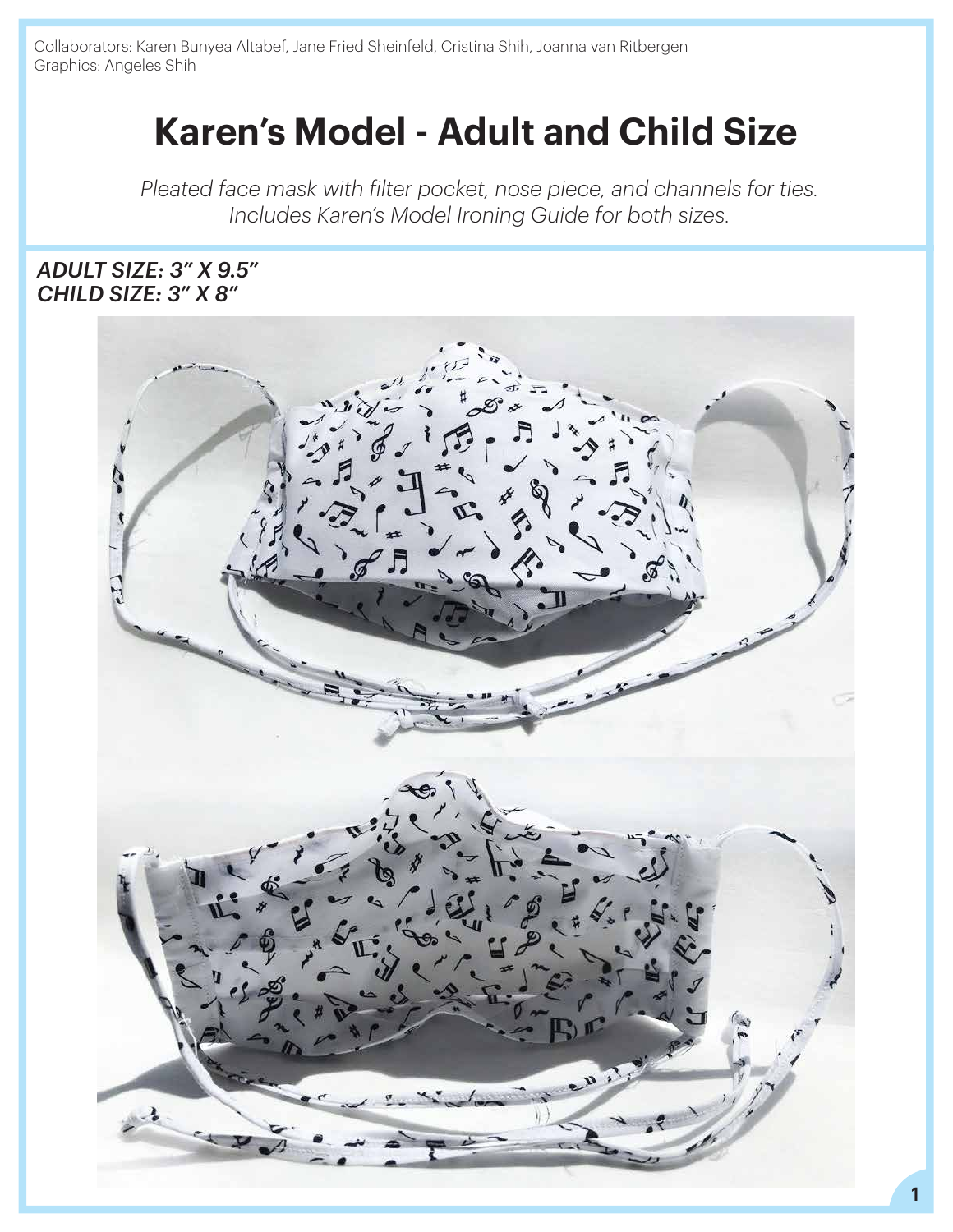#### **Karen's Ironing Guide** *\*Follow measurements only\* \*Printed Paper Not to Scale\**

*You can mark your ironing surface with chalk, pins or tape. Once you have it measured out once, no need to measure again. Just use the lines as guides.*

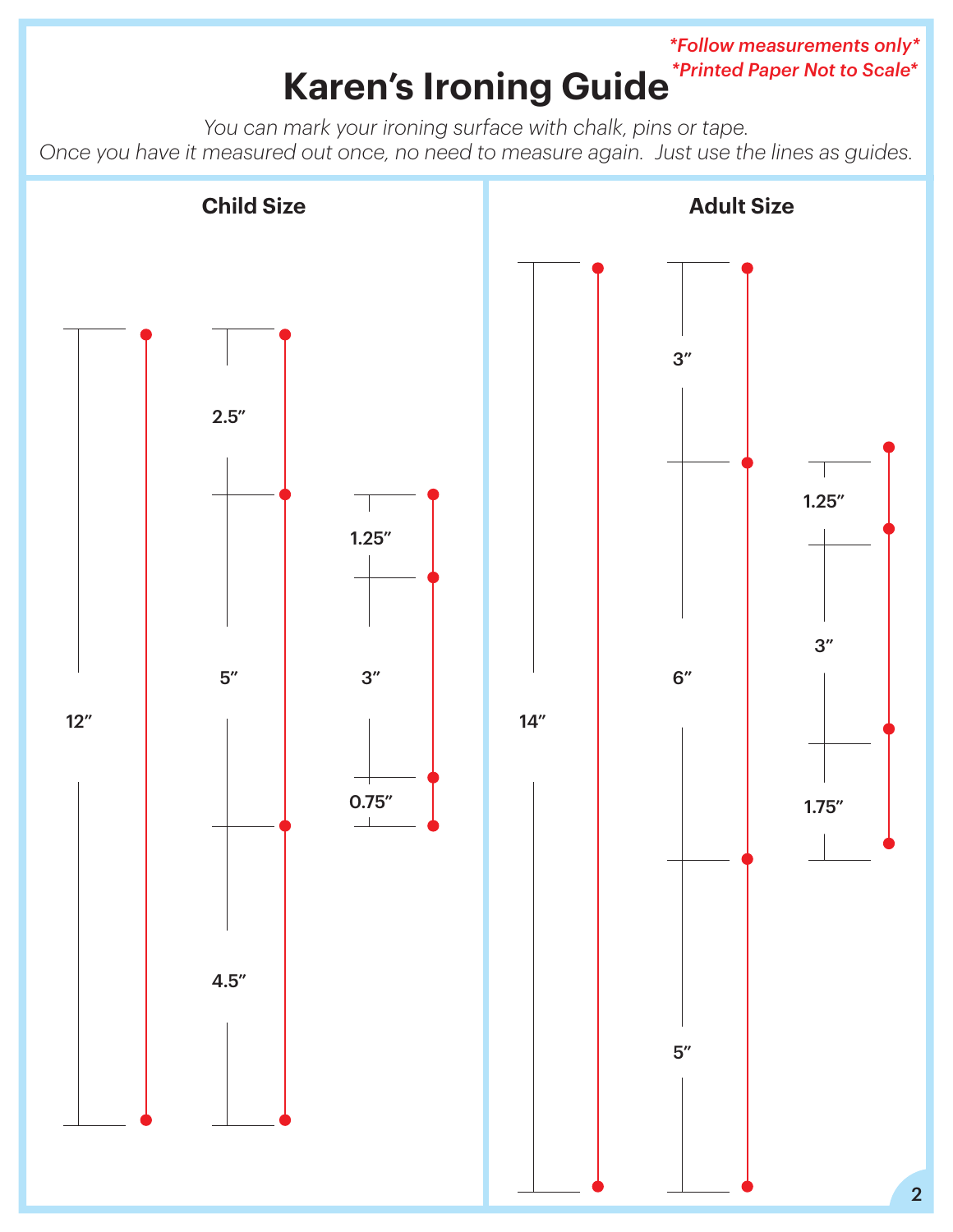### Karen's Model MATERIALS YOUTUBE TUTORIAL All purpose thread. Scissor/rotary cutter. Twistee Wire: 5" for child / 6.5" for adult for optional nose piece. 100% Cotton tightly woven fabric, i.e., quilter's cotton or cotton bedsheets with high thread count. Re: tightly woven: Hold the fabric up to the light. The light should not pass through easily. Please avoid polyester / less breathable fabrics / worn fabric. Fabric should ideally be new or barely used, with little to no stretch. *Fabric must be laundered in HOT water prior to sewing. LINK: <https://youtu.be/G7VovAsitZs> QR CODE:* Karen's Ironing Guide (pg 2). Pressing surface on which you can draw a template, such as a pressing cloth, ironing board, etc Ties: one 45" long tie, OR two pieces of elastic cut at least 8" long, OR two 36" long ties. (Pg 9). Ruler

### INSTRUCTIONS

1. *SETUP:* Create an Ironing Template by transferring measurements from Karen's Ironing Guide to your pressing surface using tape, pins or tailor's chalk.

*Please note, the guide is not to scale - use a ruler when marking your template.*

2. Cut one rectangle 7" wide and 13" tall for Child's model *(8.5" by 15" for Adult model).* Cut two rectangles for side casings, 3" wide and 4.5" tall (same for both child and adult models).

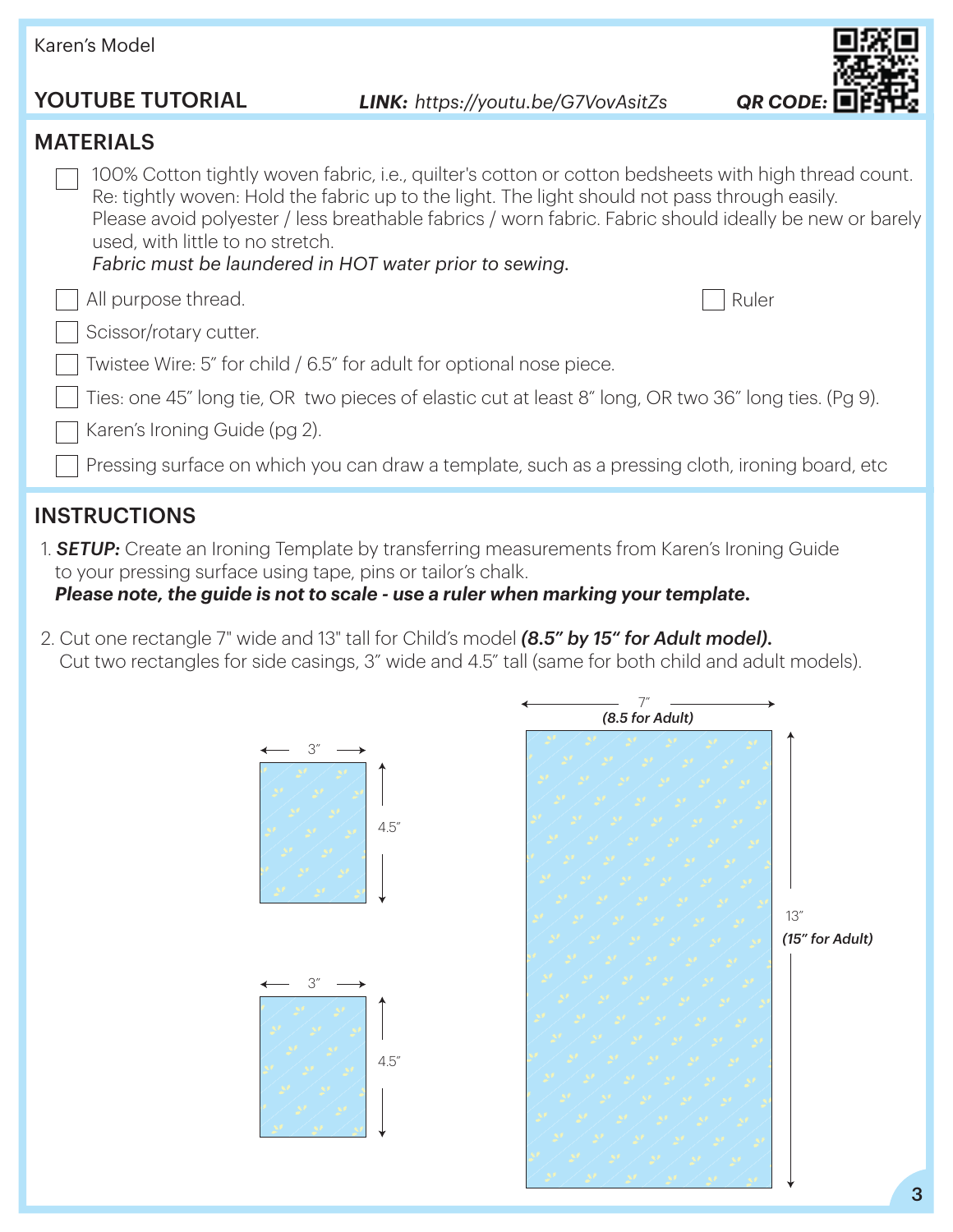- 3. With wrong side facing you, hem the two shorter ends with a double 1/4" fold.
- The hems will reduce the original height by a total of 1" , i.e., 1/2" on the top and 1/2" on the bottom.



4. Position hemmed piece next to your template with top and bottom aligned with the first and last markings of your template. Lay fabric with wrong side up. Fold bottom edge up 4.5" *(5" Adult)*. Fold top edge down 2.5"*(3" Adult)*. The edges will now overlap by 1.5". Finished dimensions will be 7"*(8.5" Adult)* wide by 5"*(6" Adult)* tall. *MAKE SURE THE TOP EDGE OVERLAPS THE BOTTOM EDGE. PRESS.* 7"

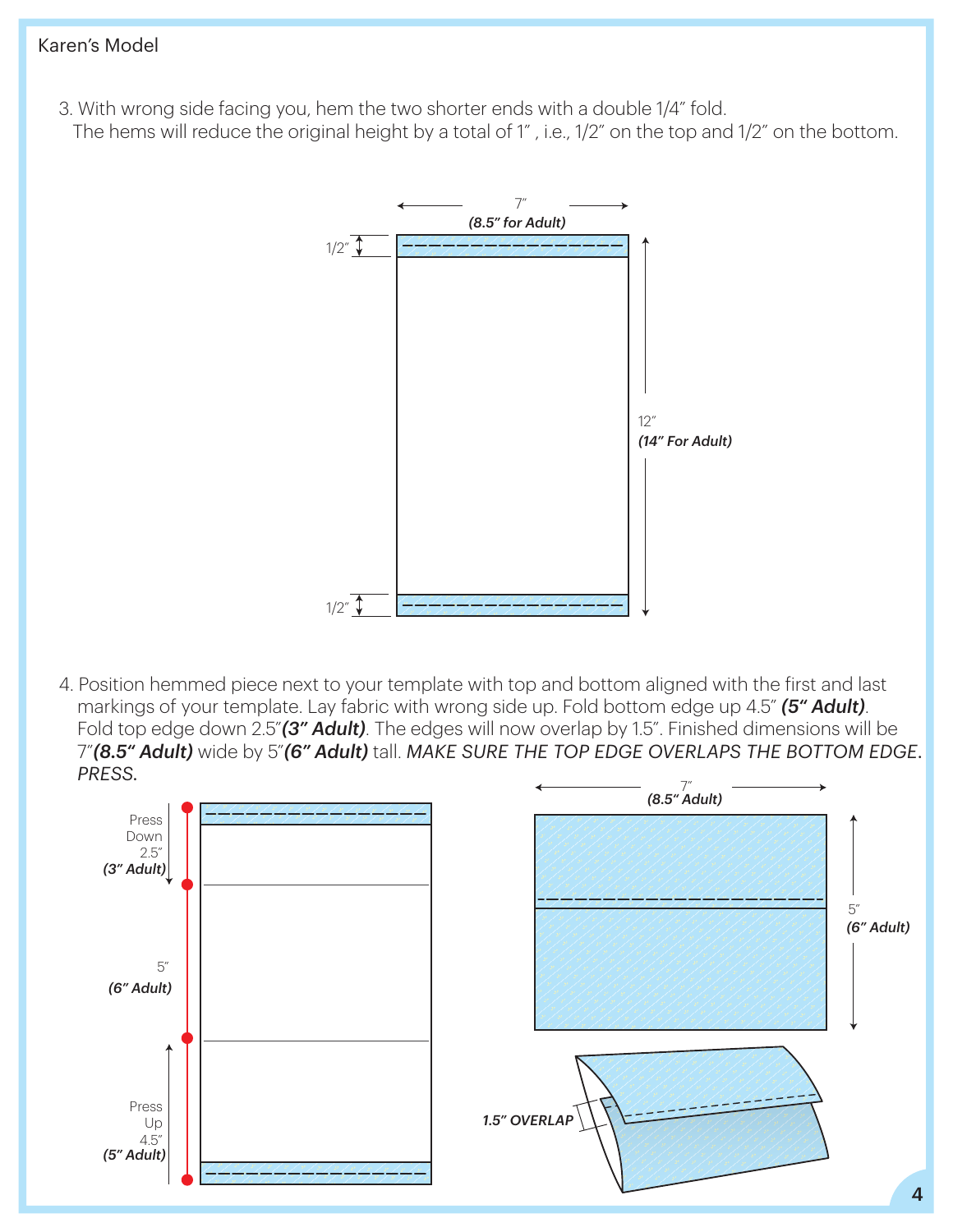5. *OPTIONAL NOSE PIECE:* Sew a 1/4" seam parallel to the top of the mask to make a channel. The length will depend on if you want a permanent nose piece or a removable one.



6. *OPTIONAL NOSE PIECE (CONTINUED):* Insert a 5" *(6.5" for Adult)* Twistee Wire center of channel. Curl the ends of the wire so they will not poke the wearer. Make sure wire is placed so its ends are at least 1" from the right and left edges of the mask.



7. Place the mask, pocket side up, back onto your ironing template. Align it between the 2nd and 5th marks from the top. Using the middle two marks as a guide, first fold the top down towards the center and the bottom up towards the center. PRESS. Finished dimensions will be 7" *(8.5" Adult)* wide by 3"*(3" Adult)* tall.

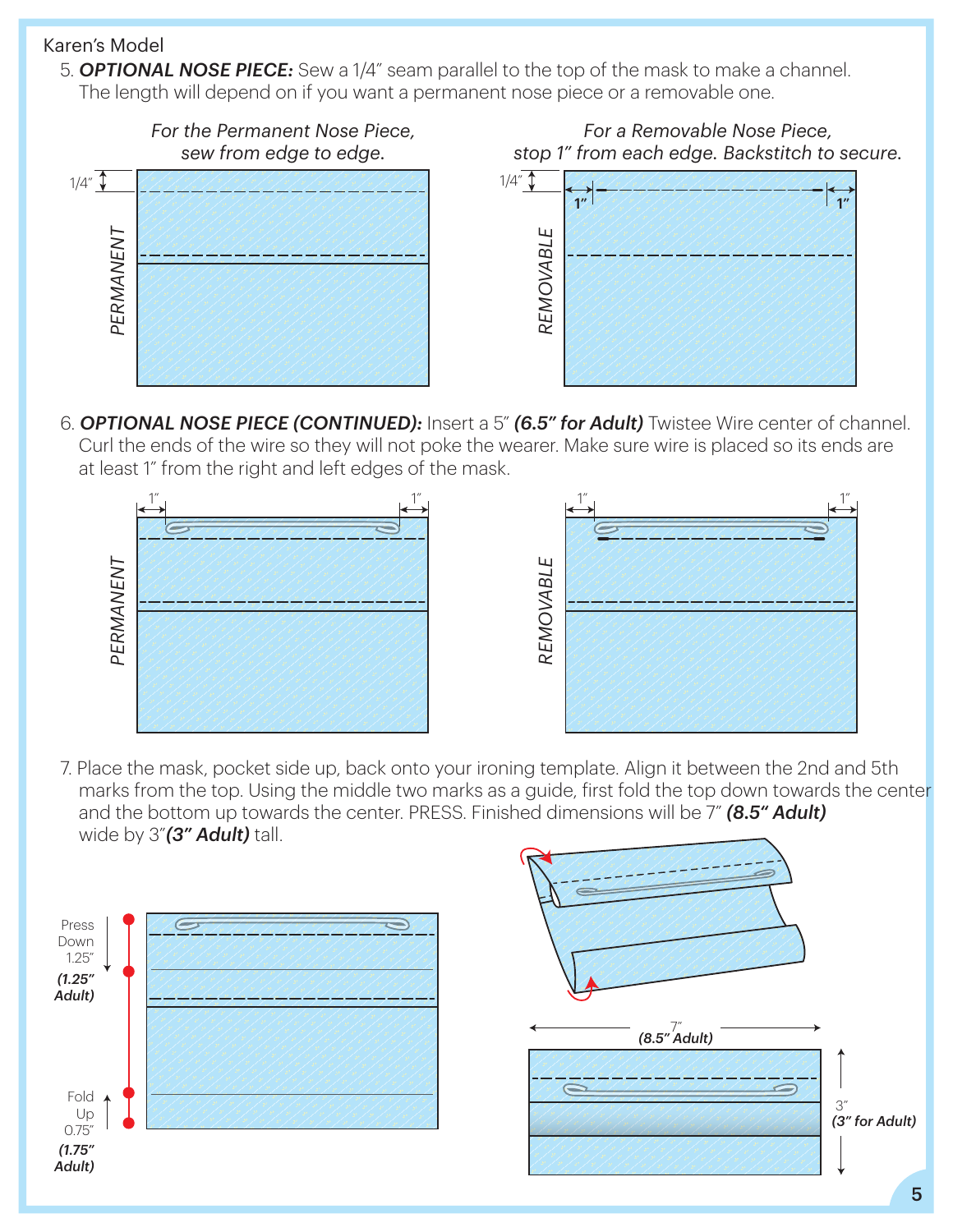8. Take the sections you just folded. Take the top edge and bring it up towards the top of the mask. Take the bottom edge and bring it down towards the bottom of the mask. *The mask should not change in height - it should remain 3" tall. PRESS.*



9. *MAKE SIDE CASINGS FOR TUNNEL:* Take a small rectangle and place it right side up. Align its right edge against the right edge of the front of the mask, vertically centering it so there is approximately 1/2" inch overhang on top and bottom. *.*

NOTE: the back side of the mask will be facing you.

Sew 1/4" inch seam at the right edge. Repeat with the second flap for the left side.



10. Open casings. With the wrong sides facing you, PRESS.

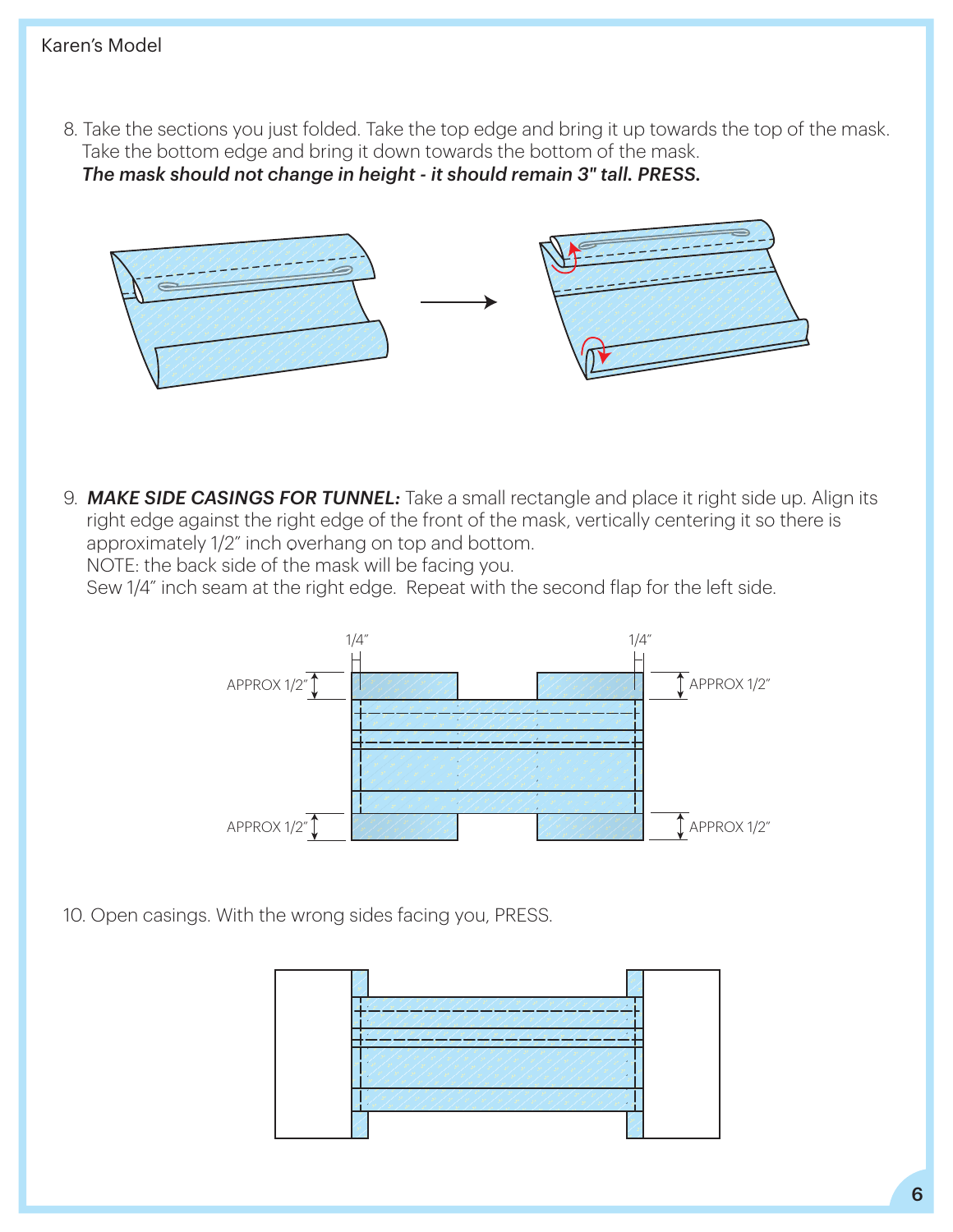11. Fold down the top and bottom of the casings towards the center, with the fold flush with the top and bottom of the mask.

 NOTE: Step 12 will actually be easier if this fold is slightly slanted, so feel free to have the turn down at the non-pinned end closer to 1/2". PRESS or finger press.



12. Fold over the right and left casings in towards the center 1/4". PRESS or finger press.



13. Fold the flaps toward the center, placing folded edge just past the seam line from Step 9.

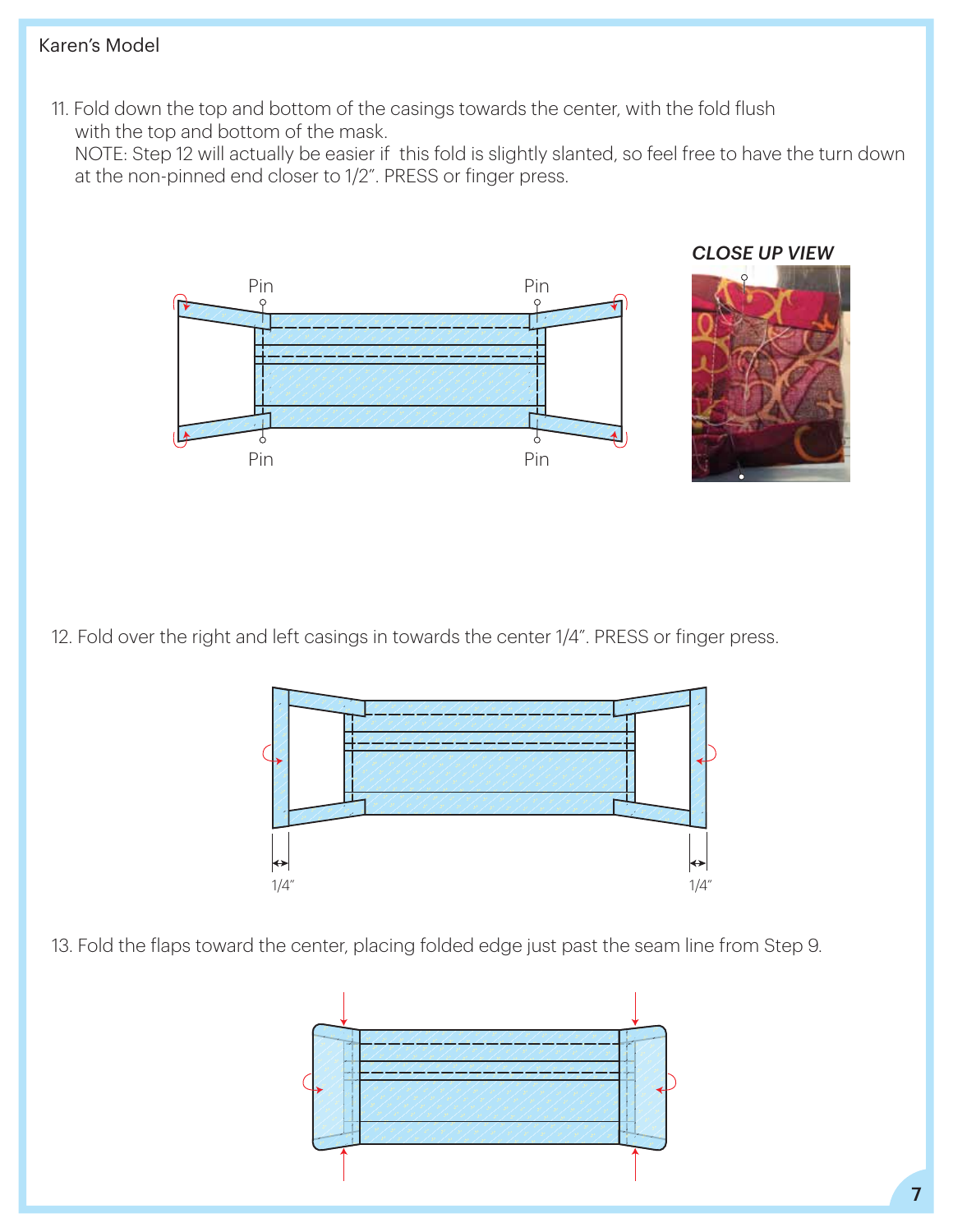14. With the back of the mask facing up, stitch down the folded side casings. Backstitch beginning and end of stitching line.





BACK VIEW **FRONT VIEW** 

## **FINAL PRODUCT**